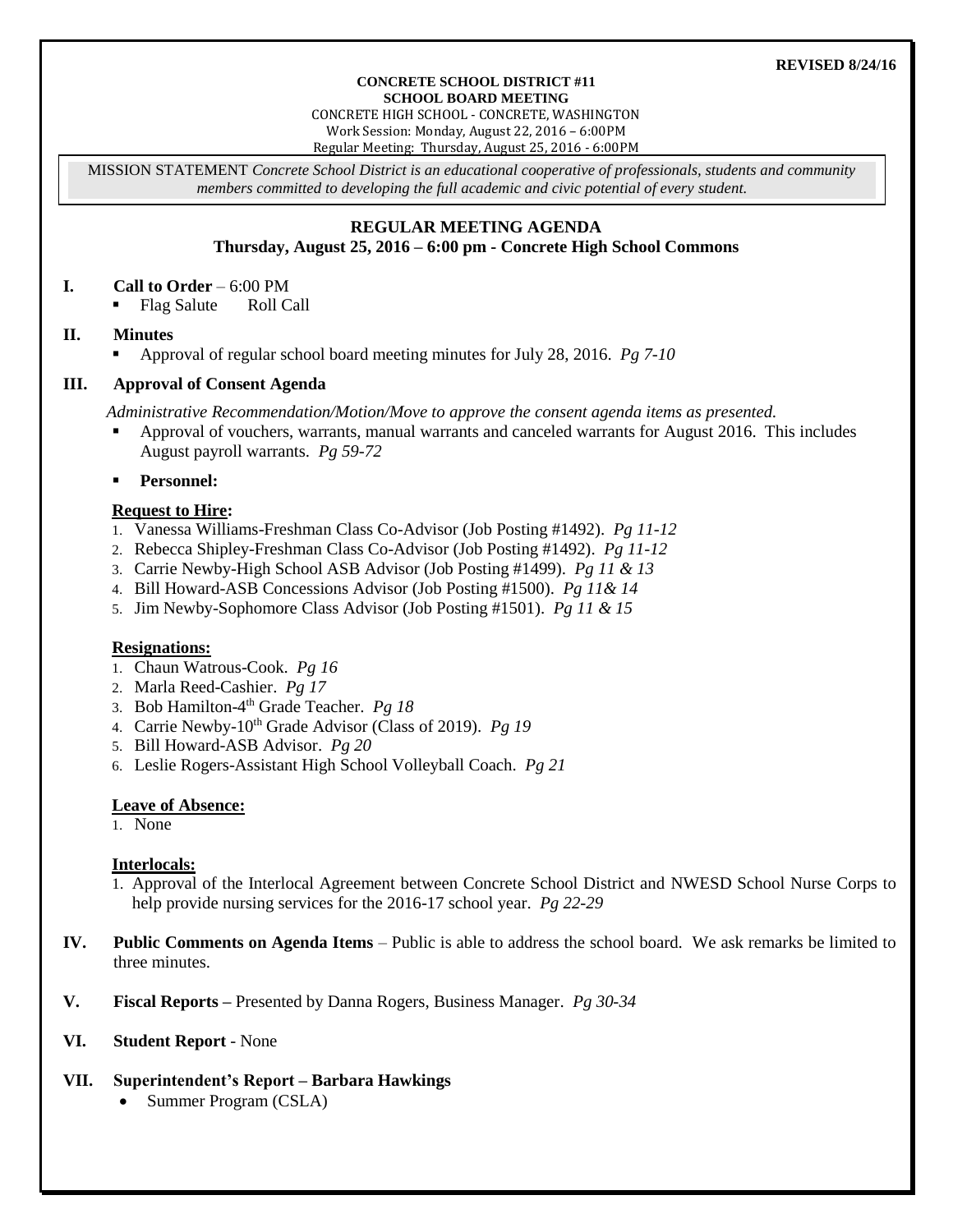#### **VIII. Old Business**

- *A.* Request approval of the final reading of revised policy #1450-Absence of a Board Member Barbara Hawkings. *Administrative Recommendation Action/Motion/Move to approve the final reading of revised policy #1450-Absence of a Board Member. Pg (see July 2016 board packet)*
- *B.* Request approval of the final reading of revised policy #5001-Hiring of Retired School Employees – Barbara Hawkings. *Administrative Recommendation Action/Motion/Move to approve the final reading of revised policy #5001-Hiring of Retired School Employees. Pg (see July 2016 board packet)*
- *C.* Request approval of the final reading of revised policy #5240-Evaluation of Staff Barbara Hawkings. *Administrative Recommendation Action/Motion/Move to approve the final reading of revised policy #5240-Evaluation of Staff. Pg (see July 2016 board packet)*
- *D.* Request approval of the final reading of policy #6106-Allowable Costs for Federal Programs Barbara Hawkings. *Administrative Recommendation Action/Motion/Move to approve the final reading of policy #6106-Allowable Costs for Federal Programs. Pg (see July 2016 board packet)*

#### **IX. New Business**

- *A.* Request approval of the Pesticide Summary Usage Report Schuyler Brown. *Administrative Recommendation/Action/Motion/Move to approve the Pesticide Summary Usage Report. Pg 35*
- *B.* Request approval to use non-WOA officials for all middle school athletic contests for 2016-17 Karl Kersteter. *Administrative Recommendation Action/Motion/Move to approve the use of non-WOA officials for all middle school athletic contests for 2016-17. Pg 36*
- *C.* Request approval of an in-lieu of transportation contract for Laura Gray for the 2016-17 school year – Leilani Thomas. *Administrative Recommendation Action/Motion/Move to approve an in-lieu of transportation contract for Laura Gray for the 2016-17 school year. Pg 37-39*
- *D.* Request approval of the Parent Involvement Policy #4130 (annual policy review) Leilani Thomas. *Administrative Recommendation Action/Motion/Move to approve the Parent Involvement Policy #4130 (annual policy review). Pg 40*
- *E.* Request approval of the first reading of revised policy #4215-Use of Tobacco and Nicotine Products and Delivery Devices – Barbara Hawkings. *Administrative Recommendation Action/Motion/Move to approve the first reading of revised policy #4215-Use of Tobacco and Nicotine Products and Delivery Devices. Pg 41-42*
- *F.* Request approval of the first reading of revised policy #5201-Drug Free Schools, Community and Workplace – Barbara Hawkings. *Administrative Recommendation Action/Motion/Move to approve the first reading of revised policy #5201-Drug Free Schools, Community and Workplace. Pg 43-45*
- *G.* Request approval of the first reading of revised policy #5280-Separation from Employment Barbara Hawkings. *Administrative Recommendation Action/Motion/Move to approve the first reading of revised policy #5280-Separation from Employment. Pg 46-49*
- *H.* Request approval of Resolution #1192, Appointment of Barbara Hawkings to serve as Affirmative Action Officer and Title IX Compliance Officer for the 2016-17 school year. *Administrative Recommendation Action/Motion/Move to approve Resolution #1192, Appointment of Barbara Hawkings to serve as Affirmative Action Officer and Title IX Compliance Officer for the 2016-17 school year. Pg 50*